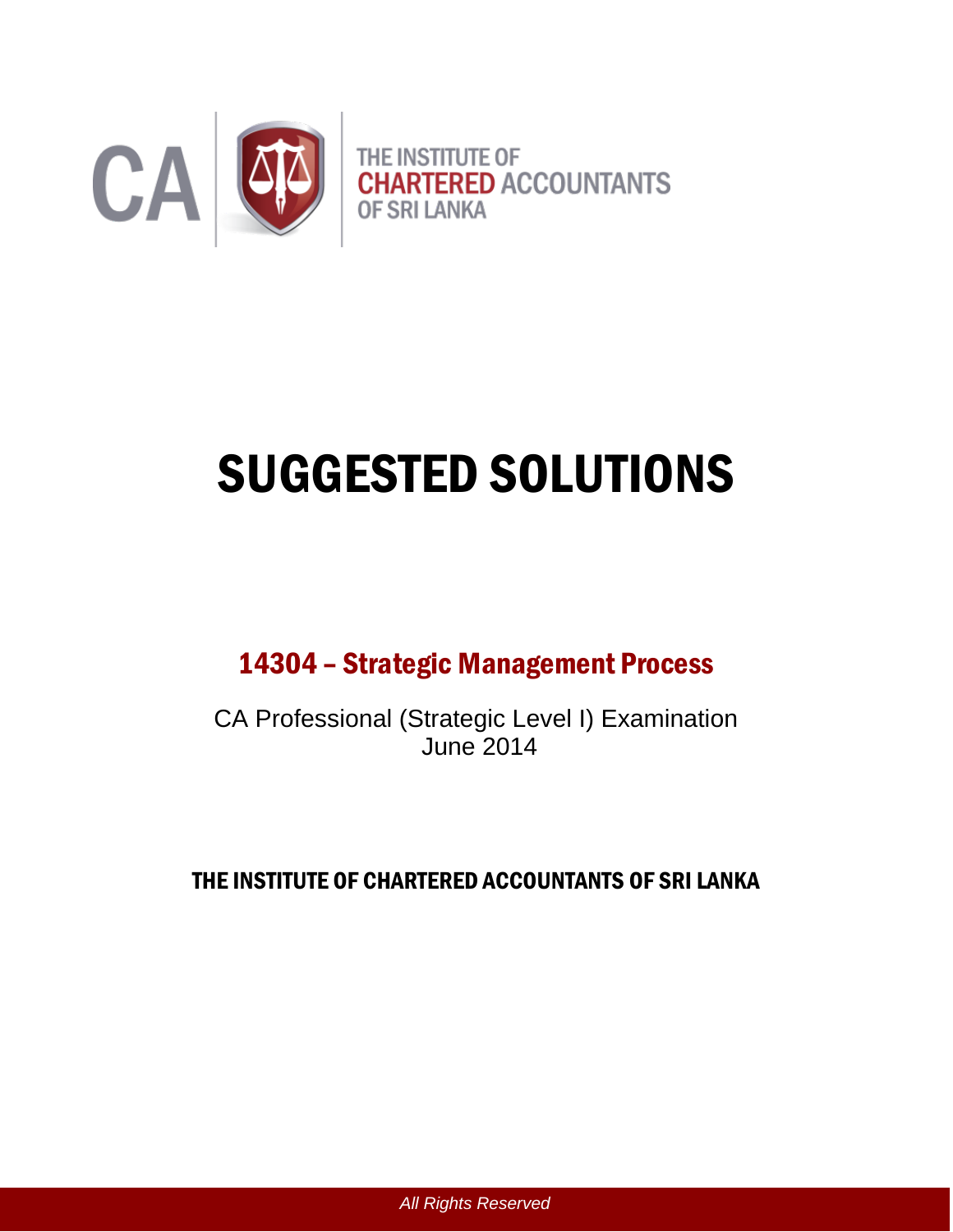#### (a) SWOT Analysis

*The students are expected to do a SWOT based on factors impacting the market, products, value chain, stakeholders, technology/processes etc., and briefly explain the impact*

#### **1. Strengths**

- SLHE's experience of over 65 years. Heritage brand.
- Strong linkages with rural craftsmen
- New management structure accountable to the board
- Young and dynamic workforce with clear performance metrics
- Repositioning of the organisation etc.

#### **2. Weaknesses**

- Some showrooms are unprofitable
- High staff turnover of the contractual employees
- Core customers unaware of changes done
- Poor new product development process
- No SKU (Stock Keeping Units) rationalisation
- Weak MIS (Management Information System) and costing standards
- No plans to develop additional channels i.e. exports

#### **3. Opportunities**

- Post war economic growth
- Influx of tourists; 2.5 million tourist arrivals expected by 2016
- To develop personalised customer relationships through social media
- Ability to get financial support from lending institutions due to profitable going concern
- Untapped markets/segments in the developed world and Far East

#### **4. Threats**

- Heavy dependency on tourist arrivals
- Cheaper imports from the Far East
- $2<sup>nd</sup>$  generation not motivated to take over the handicraft and related industry
- Dwindling heritage and traditional skills
- Lack of exclusive products due to poor  $R \& D$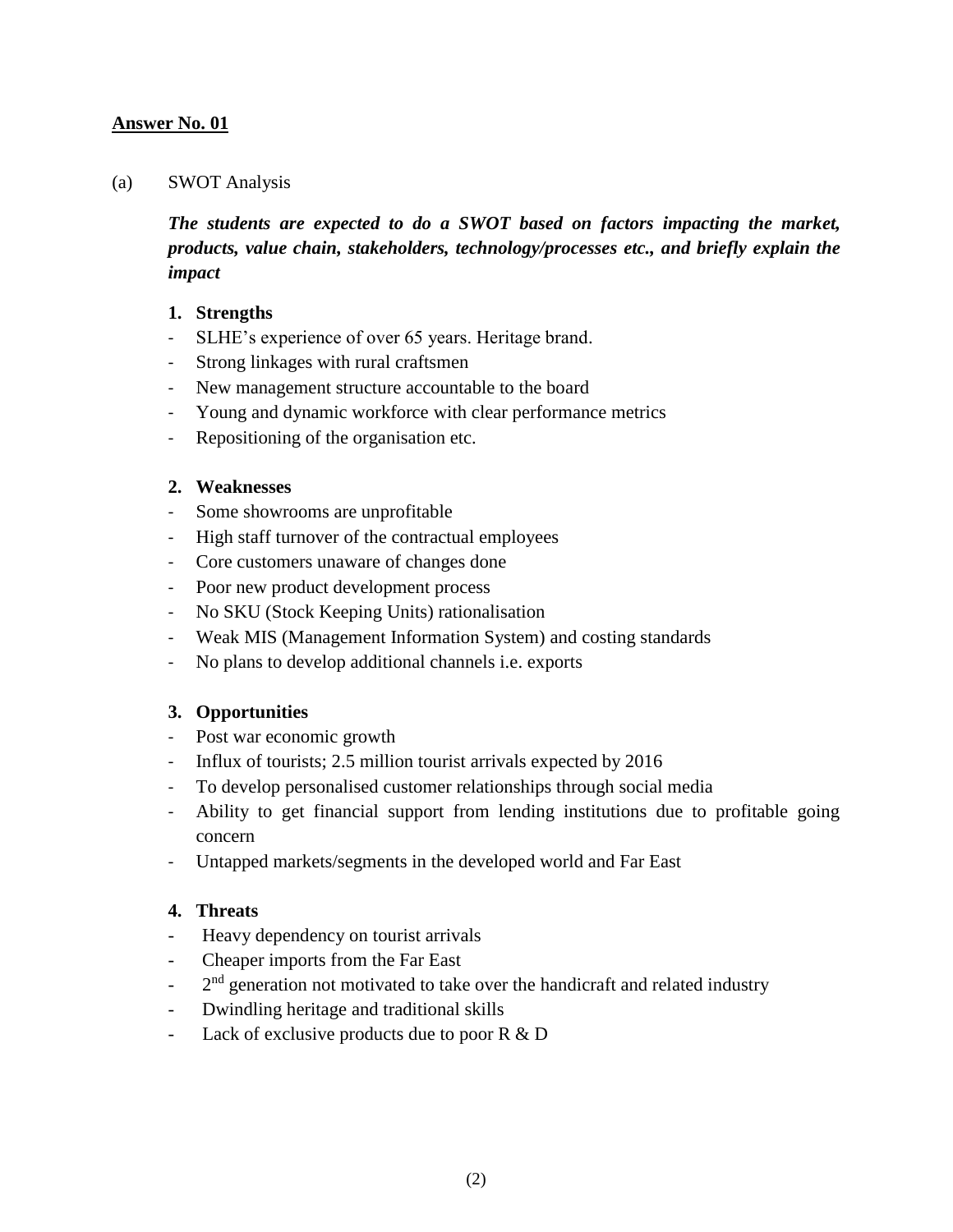(b) Primary financial drivers of shareholder wealth (SHW) are profitability, liquidity/cash flow and growth; hence growth is one of the primary drivers of SHW.

Growth is important as if there is no growth in a growing industry, if an enterprise does not achieve commensurate growth, its market share and hence the competitive position will decline. Therefore the statement is not quite an accurate comment.

| ×<br>۰,<br>I |  |
|--------------|--|

|   | <b>Market Penetration</b>                 | <b>Market Development</b>     | <b>Product Development</b>    |
|---|-------------------------------------------|-------------------------------|-------------------------------|
| ➤ | Enhance<br>customer                       | ➤<br>Effectively reach new    | Develop sharper customer<br>➤ |
|   | experience by improving                   | customers via E-based,        | insights<br>by<br>structured  |
|   | showroom<br>space<br>and                  | integrated<br>export          | market<br>research            |
|   | ambience                                  | marketing drive               | initiatives                   |
|   | $\triangleright$ Increase business acumen | Establish<br>➤<br>a<br>strong | Optimize the $R \& D$<br>➤    |
|   | and sales productivity of                 | key<br>at<br>presence         | capability with help from     |
|   | the commercial team.                      | International<br>Trade        | public<br>and<br>private      |
| ➤ | Attract more customer                     | Forums<br>penetrate<br>to     | research expertise            |
|   | foot-fall through strategic               | untapped markets              | Commercialise the above<br>➤  |
|   | showroom locations                        | Leverage foreign mission<br>➤ | insights to expand the Gift   |
| ➤ | Develop a<br>Customer                     | network and synergize         | & Souvenir business           |
|   | Relationship                              | with more private public      |                               |
|   | Management<br>(CRM)                       | partnerships (PPP) to go      |                               |
|   | program to entice repeat                  | global.                       |                               |
|   | visits                                    | franchising<br>➤<br>Develop a |                               |
|   |                                           | for<br>network<br>emerging    |                               |
|   |                                           | facilitate<br>markets<br>to   |                               |
|   |                                           | market entry                  |                               |
|   |                                           |                               |                               |

#### (d) Expansion of the three strategic initiatives

#### (1) **Re-define the category**

- This is a positive step. However, the SKU (Stock Keeping Units) have proliferated without any proper methodology or control. This has to be brought under control, and a SKU rationalisation scheme based on sales and gross margin evaluation can be proposed. This will enable to focus on faster moving stocks, and more space in the showrooms can be allocated accordingly. The student can highlight the need for a good ERP system and costing standards and smarter procurement strategy here.
- From a marketing point of view, expanding the category will enable SLHE to attract better customer foot-fall due to range expansion. However, this will require extra marketing funds/budgets as the consumer awareness is low, as per the consultant's findings. A "one stop shop" concept has to be communicated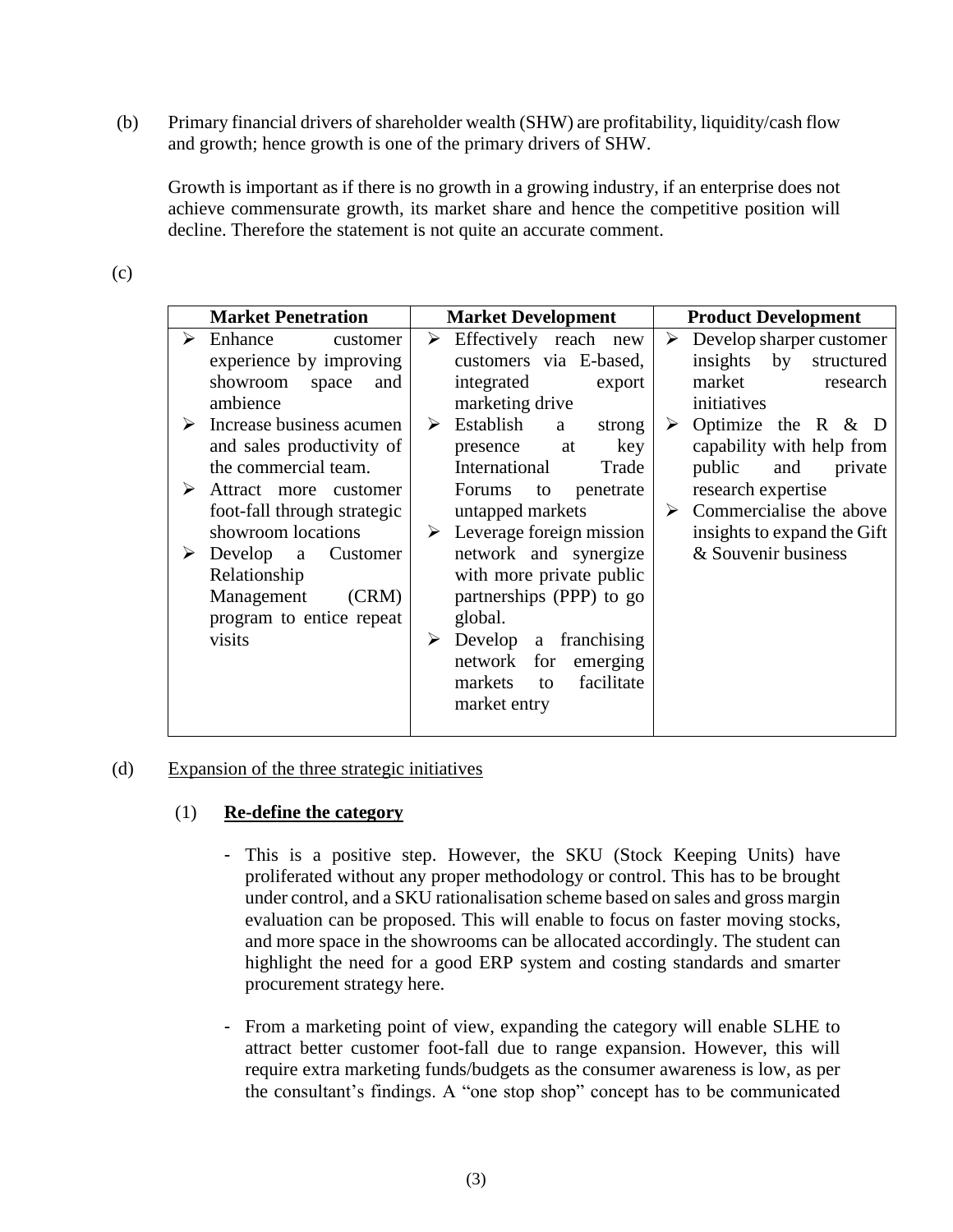which will increase consumption occasions. Students can also suggest public private partnerships i.e. tying up with banks, credit card companies and corporates for mutually beneficial store promotions.

- Students can also suggest how to attract new customer segments to the showrooms instead of relying on foreign and local shoppers who walk in. They can suggest briefly how to attract the following segments.
	- (i) Attract foreign customers interested in Gifts and Souvenirs with web based marketing, web portals, internet pop-ups etc.
	- (ii) Take part in international trade fairs in collaboration with other allied institutions e.g. Tourism Ministry, EDB, BOI etc.
	- (iii) Attract middle and upper income local shoppers by offering seasonal promotions, special events at SLHE show rooms etc.
- Opportunities for MICE tourism (Meetings, Incentives, Conferences, Exhibitions). Tie up with tour operators, travel clubs, airlines, professional associations conducting exhibitions, in order to attract tour groups to SLHE showrooms.
- Outbound tourists; SLHE staff can attract more outbound tourists by having a showroom located at the airport. Duty Free Shops can be located for publicity at airports. Another strategy could be to tie up with Sri Lankan Embassies.

#### (2) **Upgrade store visibility and marketability**

- Rationalise un-profitable stores (after a proper audit)
- Identify the key nationalities visiting the stores and provide specific attention e.g. ethnic food, music, language ability of store salespeople
- The showrooms should be located based on the highest tourist visit locations (this can be obtained from Tourism Ministry data).

#### (3) **Improving customer service levels**

 Students can suggest how to retain young talent by offering attractive performance incentives, recognition and a career path for the high performers.

- Continuous training and development of staff for better marketing orientation must be done, with an eye on skill improvements e.g. foreign language ability, product knowledge specialisation, social etiquette etc.
- Customer feedback, e-based initiatives, loyalty offers and loyalty cards too can be considered here. A good ERP system can analyse customer specifics, preferences, purchase patterns etc., which can be used for future strategizing.
- Introduce contemporary performance management practices including reward systems that recognise good customer service levels.
- Increasing the levels of supervision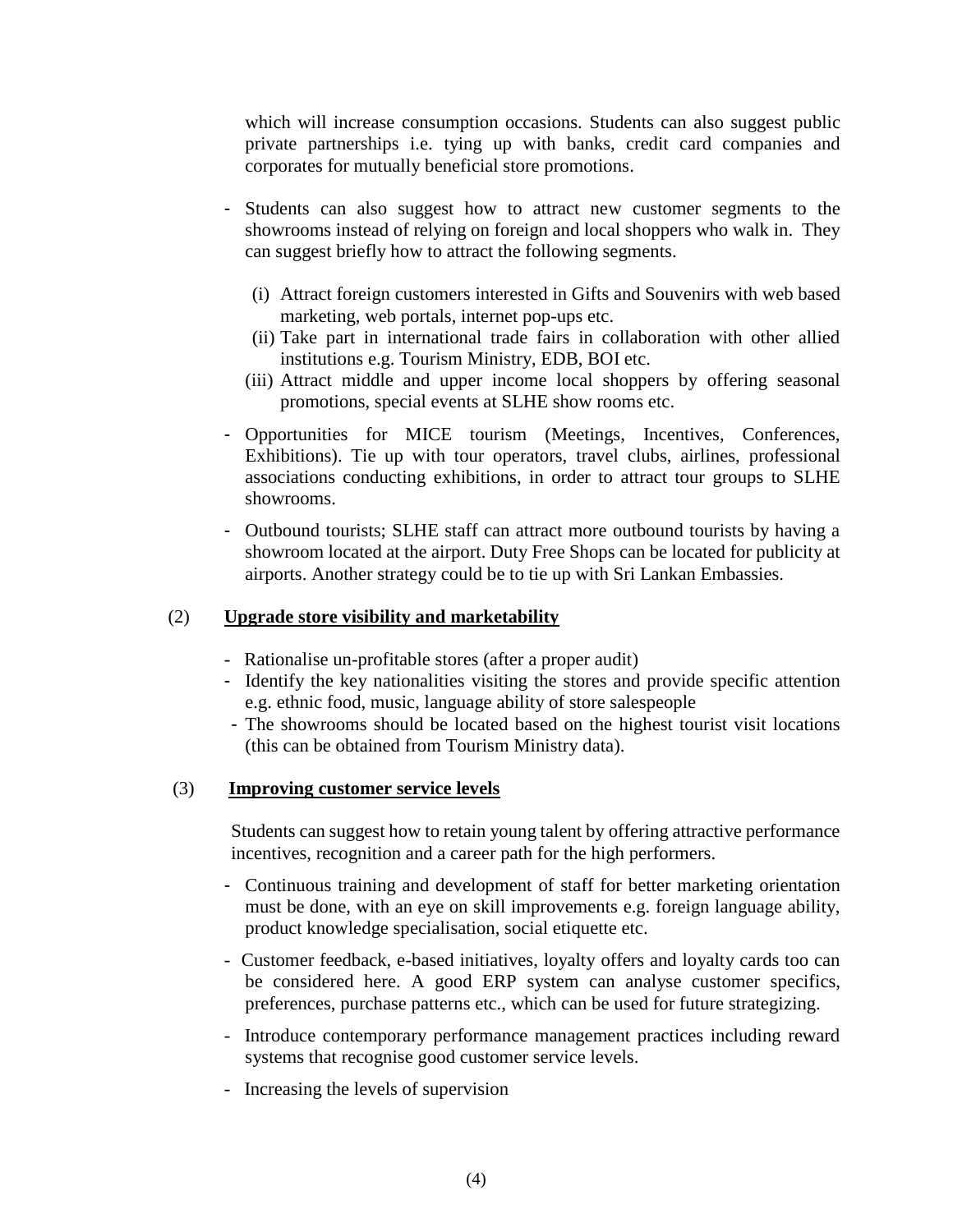(a) A strategic decision:

- Is a decision taken at top management level
- Has long term implications for an organisation's survival and growth
- Is concerned with the scope of an organisation's activities
- Seeks to achieve an advantage over competitors
- Addresses changes in the environment
- Builds an organisation's resources and competencies
- Aligns with the values and expectations of shareholders

Operational decisions are taken by supervisory or first level managers. Production scheduling and arranging a shift system in a factory is an example of an operational decision.

(b)

- (i) Disagree. It is true that an organisation cannot plan for every eventuality. However, the process of planning is valuable as it forces management to analyse both the external and internal environment of the company and industry competition so that the company is better prepared to meet the challenges confronting it. It is environmental uncertainty that necessitates planning.
- (ii)Advantages of strategic planning
	- Identifies environmental threats and helps in managing risks
	- Forces managers to think and encourages creativity by tapping the ideas of the management team
	- Clarifies objectives and forces managers to define what they want to achieve
	- Enforces consistency at all levels. Long term, medium term, and short term objectives, plans and controls can be made which are consistent with one another.
	- Allocates responsibility and shows employees where they fit in
	- Facilitates coordination
	- Facilitates control

#### Disadvantages of strategic planning

- Costly
- Time consuming
- As it is time consuming, there can be a loss of initiative to more enterprising firms
- Excessive formalisation and lack of flexibility
- Lack of realism in the context of a dynamic environment
- Prescriptive in nature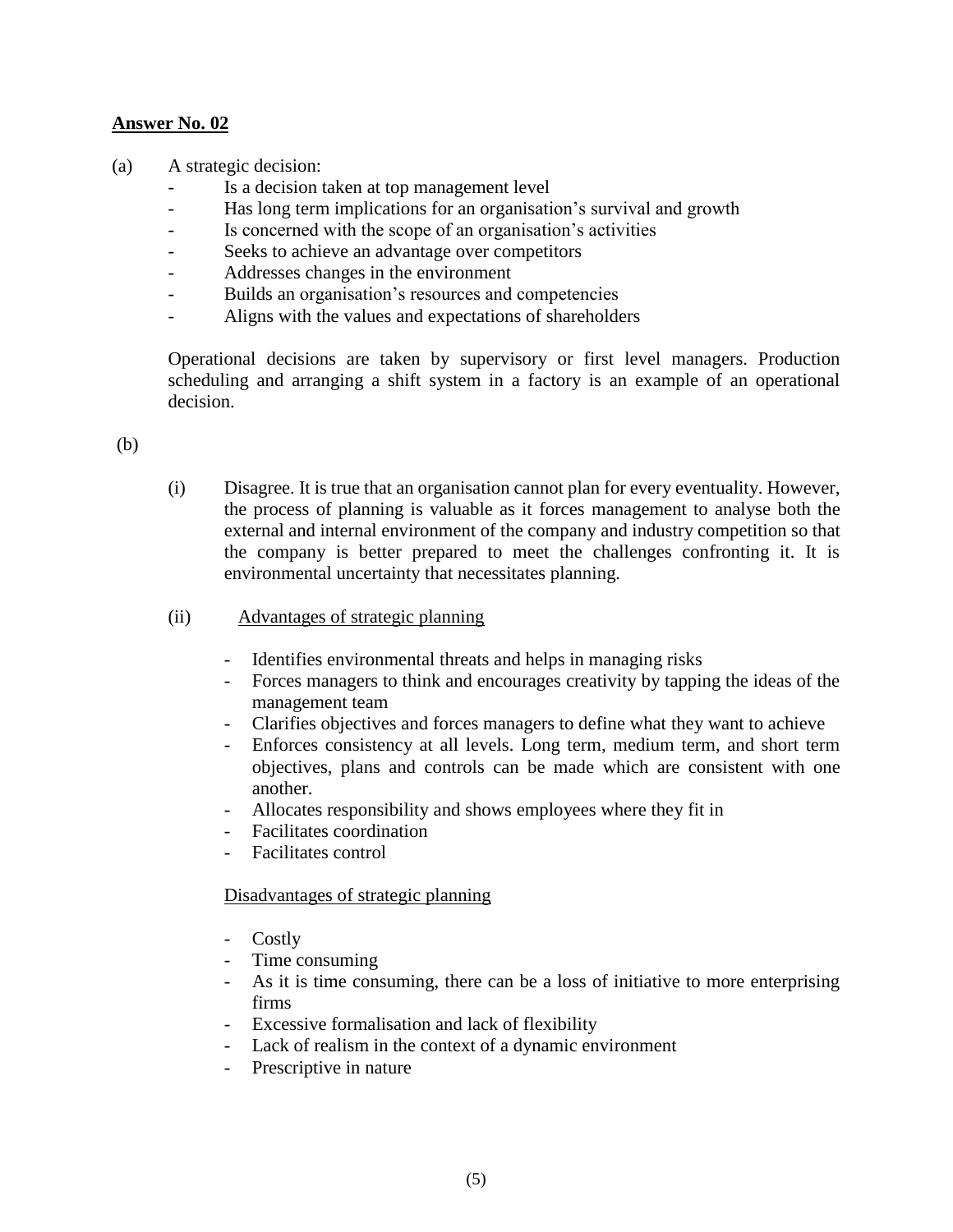(c) (i) A company **mission** statement sets out the overriding purpose of an organisation (i.e. its societal purpose). A mission statement describes the company's current business and purpose – "who we are, what we do, and why we are here". It defines the scope or competitive sphere within which the company will operate. This mission directs strategy, embodies values and expectations of stakeholders and influences policies and standards of behaviour.

A **goal** is a general statement of the broad purpose or aim of the organisation.

An **objective** is short term. It is a quantification or more precise statement of the goal. At times, the words goals and objectives are used interchangeably. However, it is useful to keep in mind the difference between those goals which can be expressed as objectives (quantitative and SMART) and goals which are not quantitative. Well–stated objectives are specific, measurable, achievable, relevant to the firm, and time bound (i.e. contain a deadline for achievement).

(ii) The examples below, developed for the above financial organisation, would help to clarify these terms:

**Mission**: To be a versatile provider of excellence in a wide range of financial services that creates opportunities for more people while being committed to the professional development of our employees.

 **Goals**: To maintain financial stability and growth To increase market share  **Objectives**: To increase profits from Rs.m. .... in 2014 to Rs.m. ... in 2015 To achieve a ROI of ..... % by ....... To increase market share from .... % (current) to ......(%) by the year end.

#### **Answer No. 03**

(a) Demographic factors refer to population-related variables. Therefore, changes in demographic factors refer to changes in the characteristics of a population such as age, gender, ethnic origin, race, social class etc.

(b)

- i. **Population growth** If the population growth rate is high, there will be a young population and a need to provide for basic needs such as food, housing, and education.
- ii. **Changes in age composition of the population** The worldwide trend (also applicable to Sri Lanka) has been towards an ageing population which signals an increased demand for healthcare services, walking aids, hearing aids etc. However, one has also to consider the demands of the Gen – Y cohort (i.e. those born after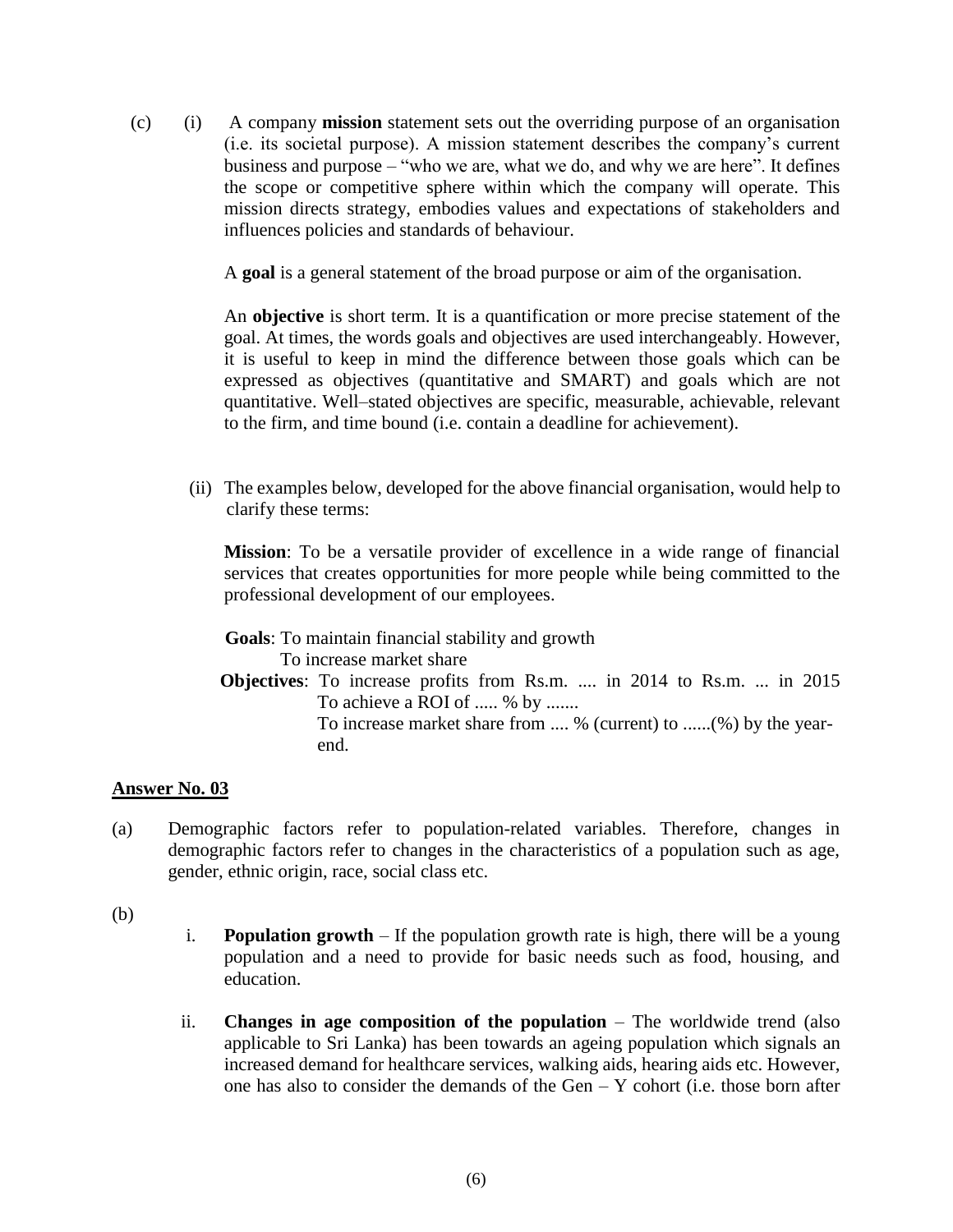1980). They have grown up in "a wired world" and the demand will be for mobile phones, laptop computers, i-pads, i-pods etc.

- iii. **Increase in working females** An expanding female workforce gives rise to a demand for appropriate office wear, fashion clothing, shoes, hand bags and other accessories. In addition, there will also be an increased demand for fast food and 'take-away' food.
- iv. **Changes in family size** As a result of rising cost of living and the desire to enjoy greater material comforts, the general trend (which is also true for Sri Lanka) has been towards small-size families. With fewer children, women are able to seek employment. In order to meet the high time pressure on working couples, companies will provide labour-saving products such as washing machines, microwave ovens, and kitchen appliances.
- v. **Ethnic composition of a population**: Population might consist of persons belonging to different ethnic groups and companies would have to cater to differences in attire/clothing and food preferences.
- (c) The steps are as follows:
	- Human resources planning: To ensure the right number of the right quality personnel are available to carry out the activities as planned under the company strategy.
	- Recruitment: Attract as many eligible candidates as possible for potential employment
	- Selection: Hire applicants with the required knowledge, skills, and attitudes for the vacancies
	- Training: Prepare recruits for the current jobs through orientation and skills training
	- Performance evaluation: Assessing how well they do their jobs
	- Rewarding: Recognising the efforts of employees through monetary and nonmonetary means to enhance employee motivation and (perhaps) chances of their retention
	- Employee development: Provide for career advancement of employees, enlarging their skills and competencies so that they would be ready to assume higher responsibilities
- (d) Measures a company could adopt to encourage innovation are:
	- A leader must create an environment and a culture that encourages creativity & innovation.
	- Some experiments and initiatives carried out by employees might fail. These must be accepted by management. Employees should not be punished for failed experiments unless mistakes are being repeated.
	- Recruitment/selection: Design procedures to attract individuals with the right capabilities and right attitudes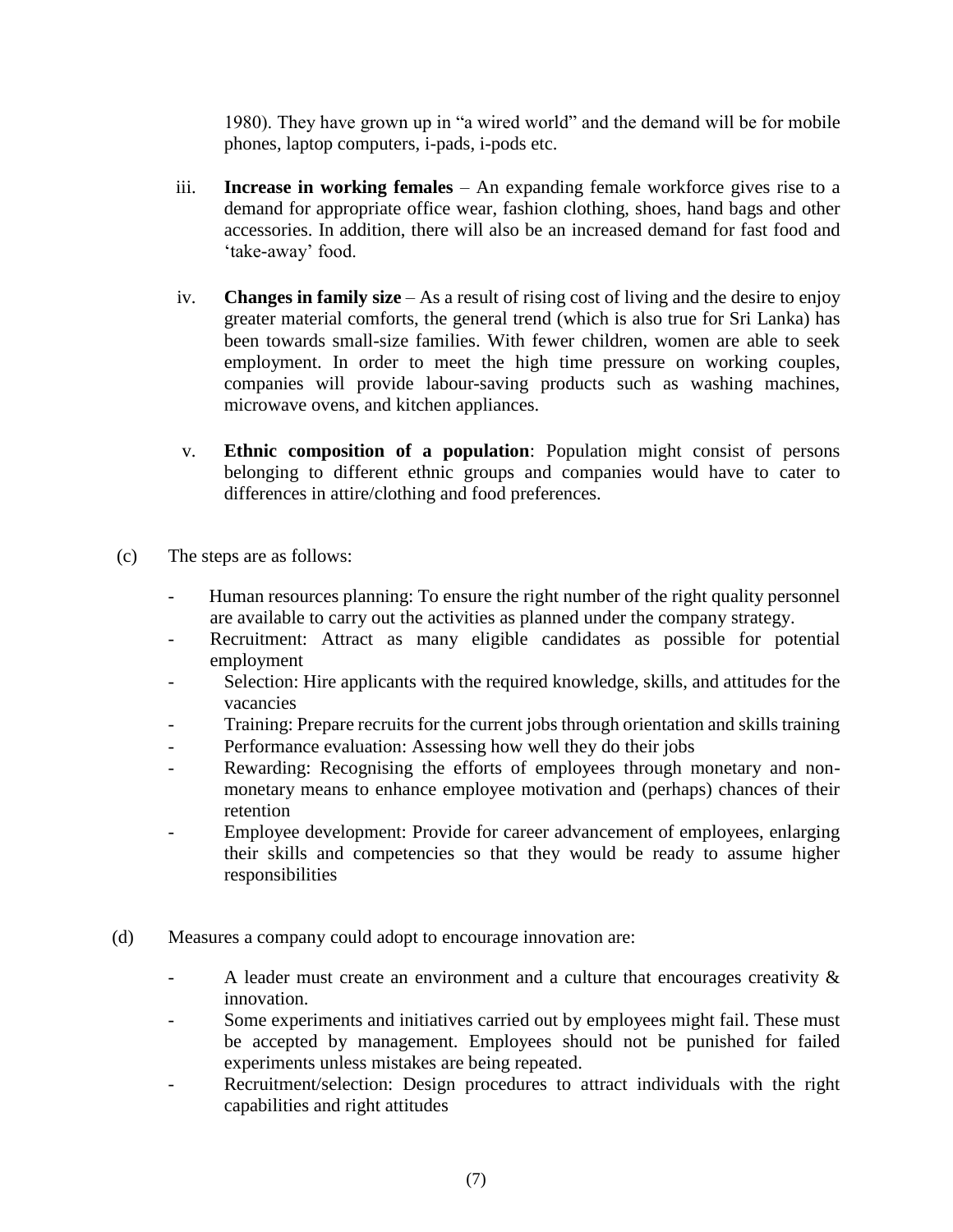- Continuous upgrading of employee skills
- Always insist on high performance standards
- Reward outstanding performance performance targets should be linked to company objectives and their achievement should be adequately rewarded so that employees would be motivated and committed to strategy implementation.

#### **Simple structure**

As a young organisation producing and selling a single product, a simple structure would have been adequate. (Figure 1)

#### **Figure 1: Simple Structure**



The challenge faced by the owner-manager is that he would be overburdened with day-to-day activities as all decisions have to be made by him, thereby giving him little time to plan for the future growth of the enterprise. Hence, systems and procedures need to be formalised.

For this, the appropriate structure would be a functional form of organisation.

#### **Functional form**

Activities to be undertaken by the company (i.e. production, marketing, finance etc.) are systematically grouped into functions and separate managers will be placed in charge of each function. It is departmentalization according to function (Figure 2).

#### **Figure 2: Functional Form**



The key challenge here is for the CEO to coordinate the activities of the different functional managers to ensure that they work as a team to accomplish the goals of the organisation. Often disagreements could arise between functional managers. Also, there can be competition for scarce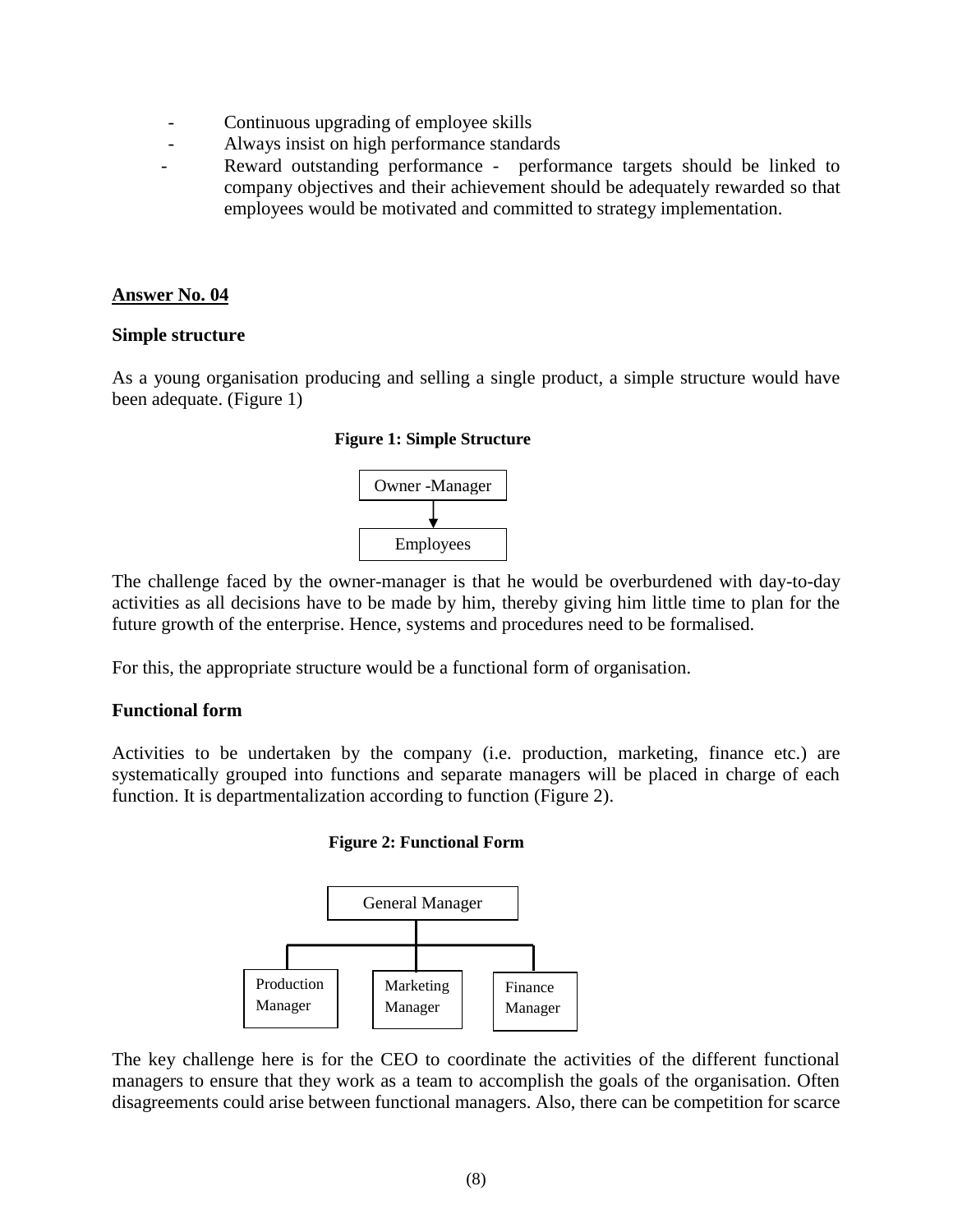resources with each functional manager trying to obtain maximum resources for his department in order to achieve his departmental goal even at the expense of others. It is to be seen whether we could overcome this 'silo mentality' of managers by giving them more autonomy in decision making while also holding them responsible and accountable for the success of the divisions that they are heading.

#### **Strategic Business Unit (SBU) structure**

The next logical step would be to have a strategic business unit (SBU) structure (Figure 3). A SBU is a single business or a collection of related businesses that can be planned separately from the rest of the company. It is a logical method of grouping different activities using product-market scope as the basis of segregation. A SBU has its own set of competitors and its strategic focus is the ability to create a competitive advantage given the product-market scope.



 **Figure 3: SBU Structure**

The question mentions that the company has evolved into a multi-product firm and has also dispersed its activities across a few regions locally. An organisation facing the problem of conducting and controlling its activities across regions is likely to use a geographic structure and group functions into regional divisions to serve customers in different geographic areas. As the company is dealing with both industrial and consumer products, it may not be realistic to expect any individual sales person to successfully market these different products to different customer groups. Hence, it would be logical to have separate SBUs to market these different categories of products. Each SBU head will have his own sales force to serve the different geographic regions.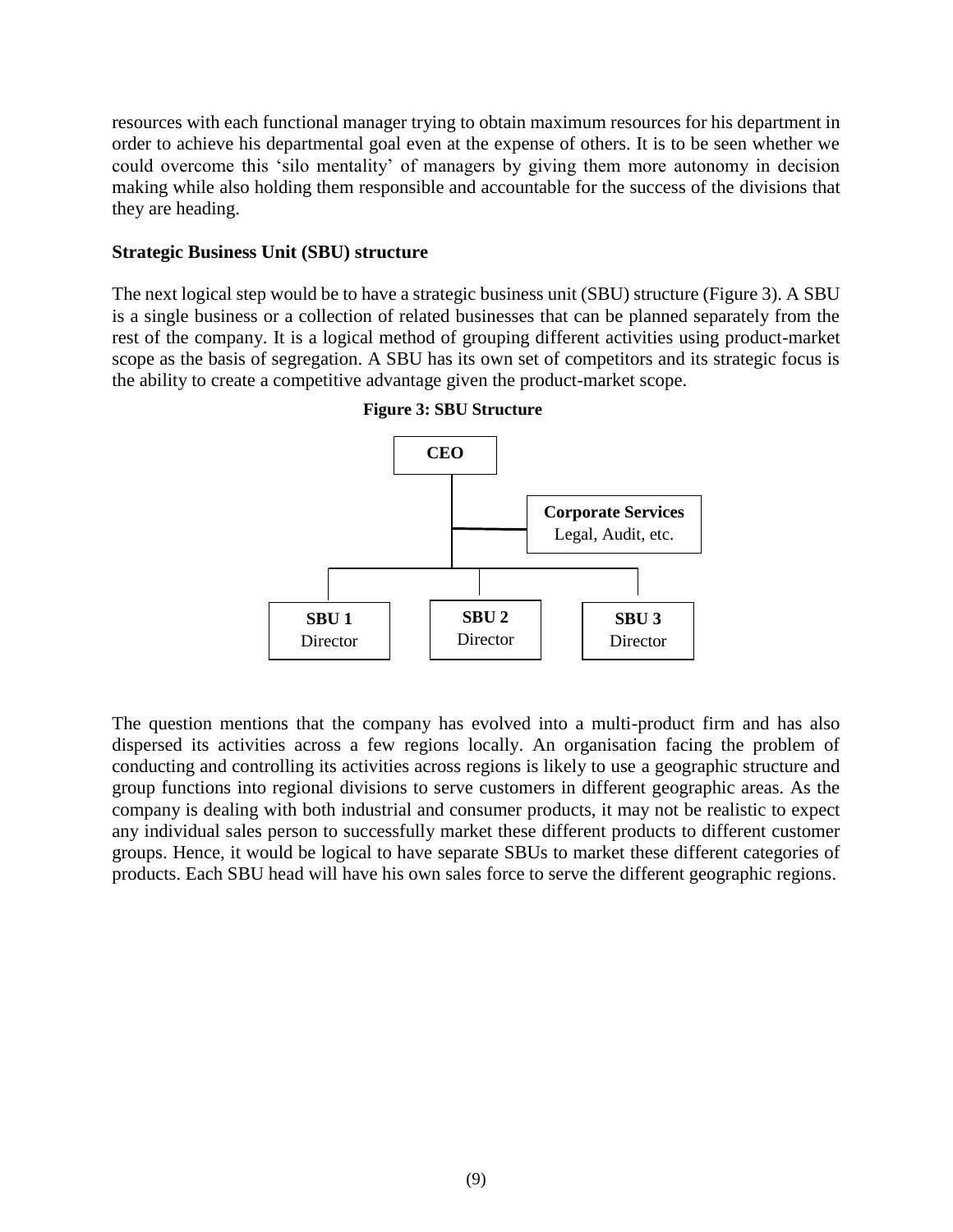(a) Strategic control, the last step of the strategic management process, involves monitoring and evaluating the extent to which the strategy is achieving the objectives and suggesting corrective action (or a reconsideration of the objectives). Strategic control focuses on the activities involved in objective setting, strategy formulation, strategy implementation, and strategy control itself – checking that all steps of the strategy management process are appropriate, compatible and functioning properly

Organisational strategies are intended to achieve the strategic objectives agreed upon in the strategic planning process such as profit objectives.

Strategic control will monitor it, evaluating whether the strategy is working as intended. Main areas of control are; efficiency (in relation to org. resources), quality, customer responsiveness, innovation.

Operational controls, on the other hand, involve issues such as the efficient production of goods, the monitoring of financial performance, or the management of a sales force. These are important tasks, but they are essentially concerned with effectively managing resources already deployed, often in a limited part of the organisation within the context of an existing strategy.

Therefore, the scope of strategic control is broad while the scope of operational control is narrow**.** 

(b) KPIs represent a set of measures focusing on those aspects of organisational performance that are most critical for the current and future success of the organisation**.** 

Relevant KPIs for the company's marketing function are:

- Sales turnover overall growth in revenue, volume growth
- Sales revenue generated; product-wise and area-wise
- Distribution cost as a percentage of net revenue
- Market share details versus competitors
- New customers acquired
- Customer attrition (losses)
- Outstanding balances held by segments of customers and terms of payment
- Collection of bad debts within customer relationships
- Stock levels as a percentage of sales
- Profitability of customers by demographic segments and segmentation of customers by profitability
- Product rejection rate